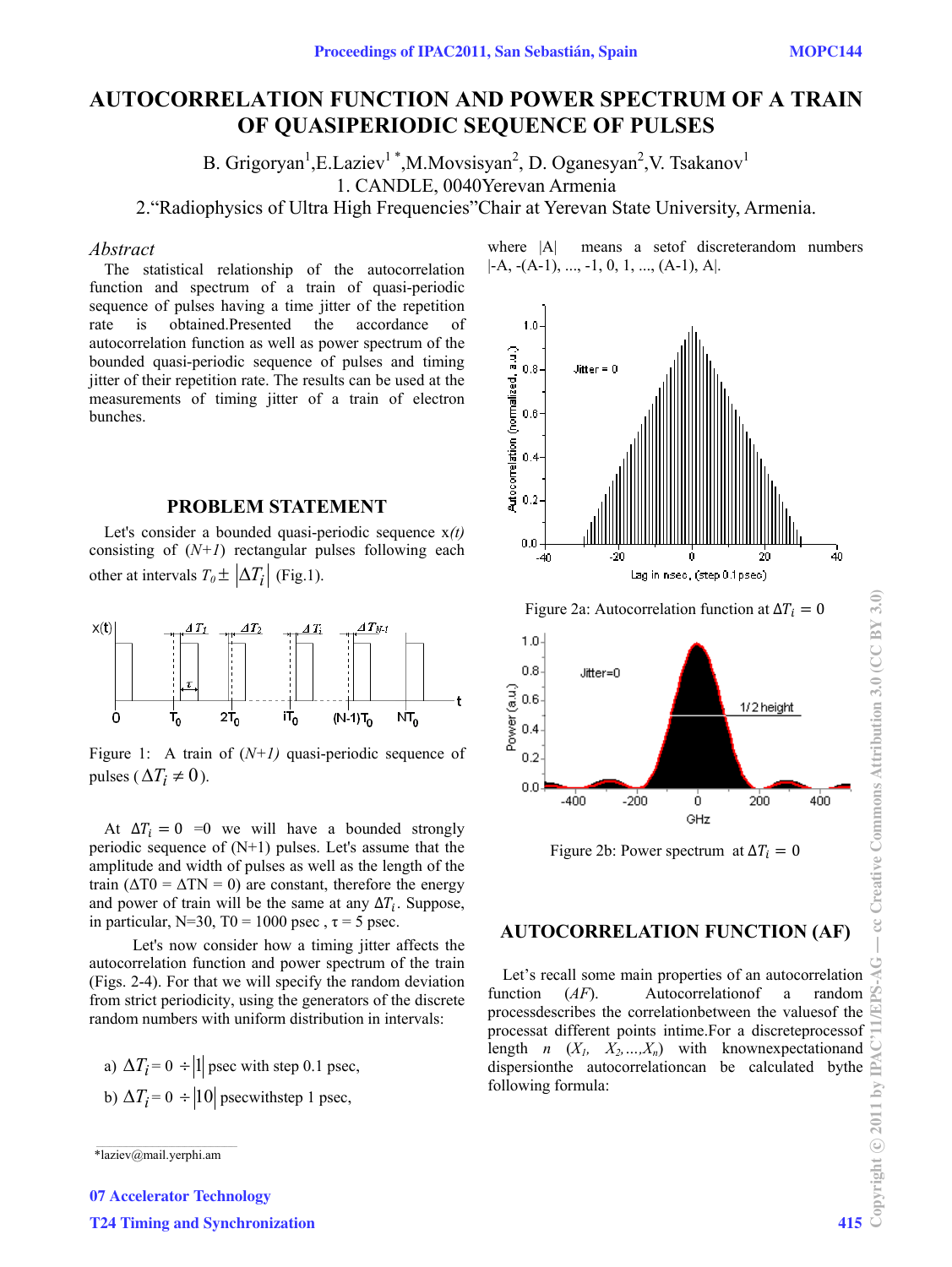$$
\hat{R}(k) = \frac{1}{(n-k)\sigma^2} \sum_{t=1}^{n-k} [X_t - \mu][X_{t+k} - \mu]
$$

for any positiveintegers *k*and *n*.



Figure 3b: Power spectrum at  $\Delta T_i = |1|$  psec

GHz

The fundamental property of autocorrelation function is its symmetry; the value of *AF* at 0 is proportional to the energy of the signal. Autocorrelation function reaches its maximum at 0 and  $|R(\tau)| \leq R(0)$ The Wiener-Khinchin theorem relates the autocorrelation function to the power spectral density via the Fourier transform:  $\infty$ 

$$
R(\tau) = \int_{-\infty}^{\infty} S(f) \exp(i2\pi f \tau) df;
$$
  

$$
S(f) = \int_{-\infty}^{\infty} R(\tau) \exp(-i2\pi f \tau) d\tau
$$

Since the energy of the train at any  $\Delta T_i$  is the same, the ratio of the ordinates' sum (or area) at  $\Delta T_i \neq 0$  to ordinates' sum (or area) at  $\Delta T_i = 0$ in the range of correlation will uniquely determine the  $\Delta T_i$ 



Figure 4a: Autocorrelation function at  $\Delta T_i = |10|$  psec



Figure 4b: Power spectrum at  $\Delta T_i = |10|$  psec

### **POWER SPECTRUM (PS)**

 Figs. 2b-4b shows that the timing jitter leads to a redistribution of energy over the spectrum. Thus, the ratio of energy in the main maximum to the total energy across the spectrum, as well as the cut-off frequency at halfheight contains information about the jitter.



Figure 5: The ratio of ordinate's sum (area) at  $\Delta T_i \neq 0$ and  $\Delta T_i = 0$ 

07 Accelerator Technology T24 Timing and Synchronization